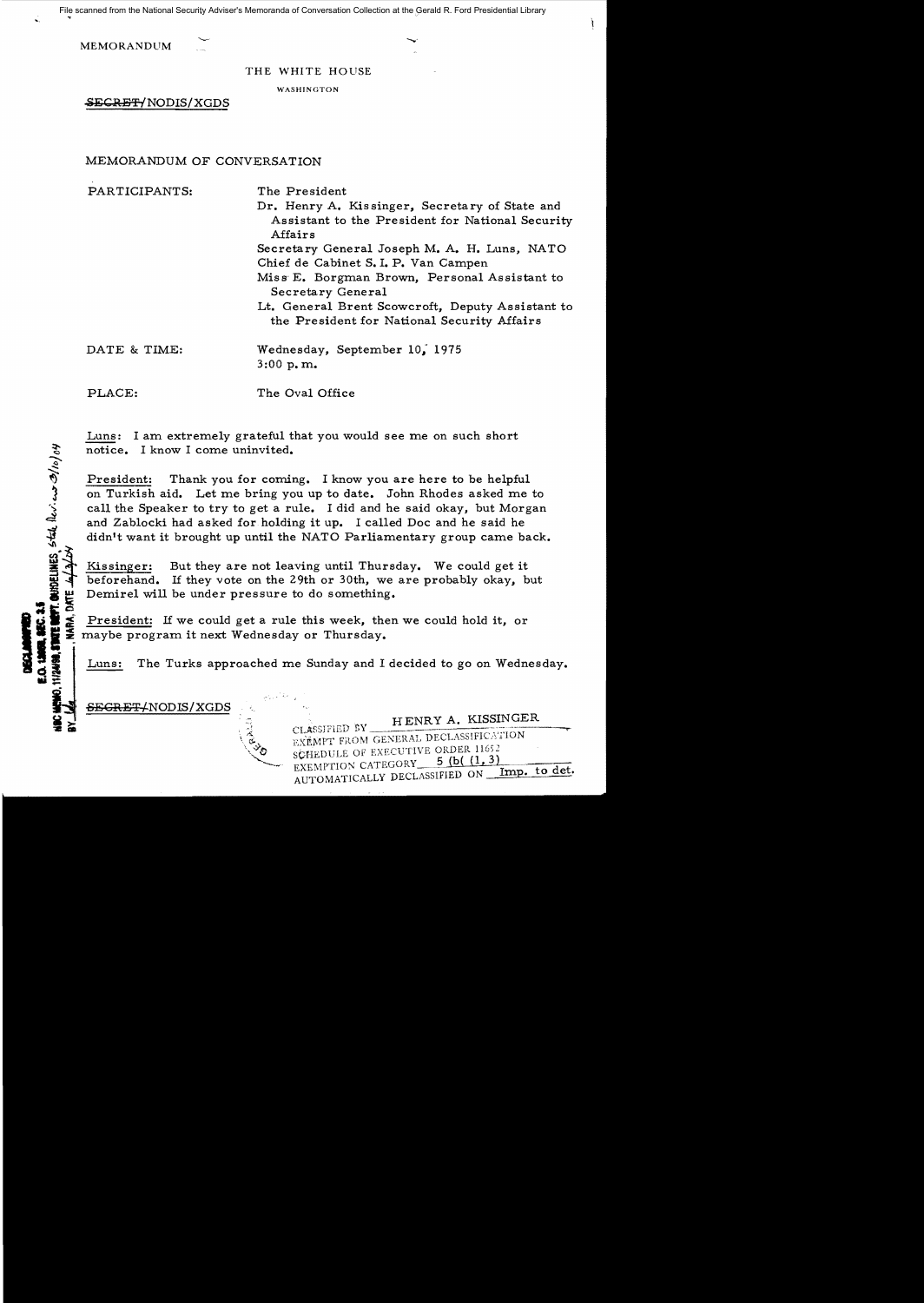## SECRET/NODIS/XGDS 2.

You should know that the Sinai agreement has made a tremendous impression on your allies and neutrals in Europe. It is very significant, because all of us realize what would be the case if it failed. It also improves the image of the United States as a country that is not seeking hegemony but peace. The Soviet Union is appearing as an example of bad humor, and ill grace. It is a tremendous boost for your government. 1 hope your people see it the same way.

President: In general here it is the same. Ecevit's comments were favorable. We expect about 75 votes in the Senate. In the House, the situation is different because of the opposition to all aid.

Luns: The embargo is becoming an obsession to your allies. It is weakening that corner of NATO and is counterproductive to a Cyprus solution. The Greeks won't accept concessions for fear that it will induce the U. S. to lift the embargo.

Kissinger: My impression is that we are six months from a Cyprus settlement whenever the sides get down to bargaining. Neither the Greeks nor the Turks will concede in advance.

President: Can't we compress the settlement time, if we get the vote?

Kissinger: We can't move before October 12, but then Demirel should want a quick solution so he can have elections next summer.

President: 1 worry that if we lift it and there is no movement for months, the hotheads might attack. 1 met with Makarios at Helsinki. 1 told him we were fed up and going to walk away. He said, "Oh, no."

Luns: Your allies wonder if they do something which displeases the Congress if action against them will take place. The Greek delegate no longer defends the embargo. But they can't publicly say they want the embargo lifted.

The Greek representative came to me and said the NA TO countries were taking steps to bypass Greece -- in overflights, etc. 1 had to set the record straight. 1 said last September we were ready to negotiate. 1 told them they had taken unilateral action in violation of agreements.



SECRET/NODIS/XGDS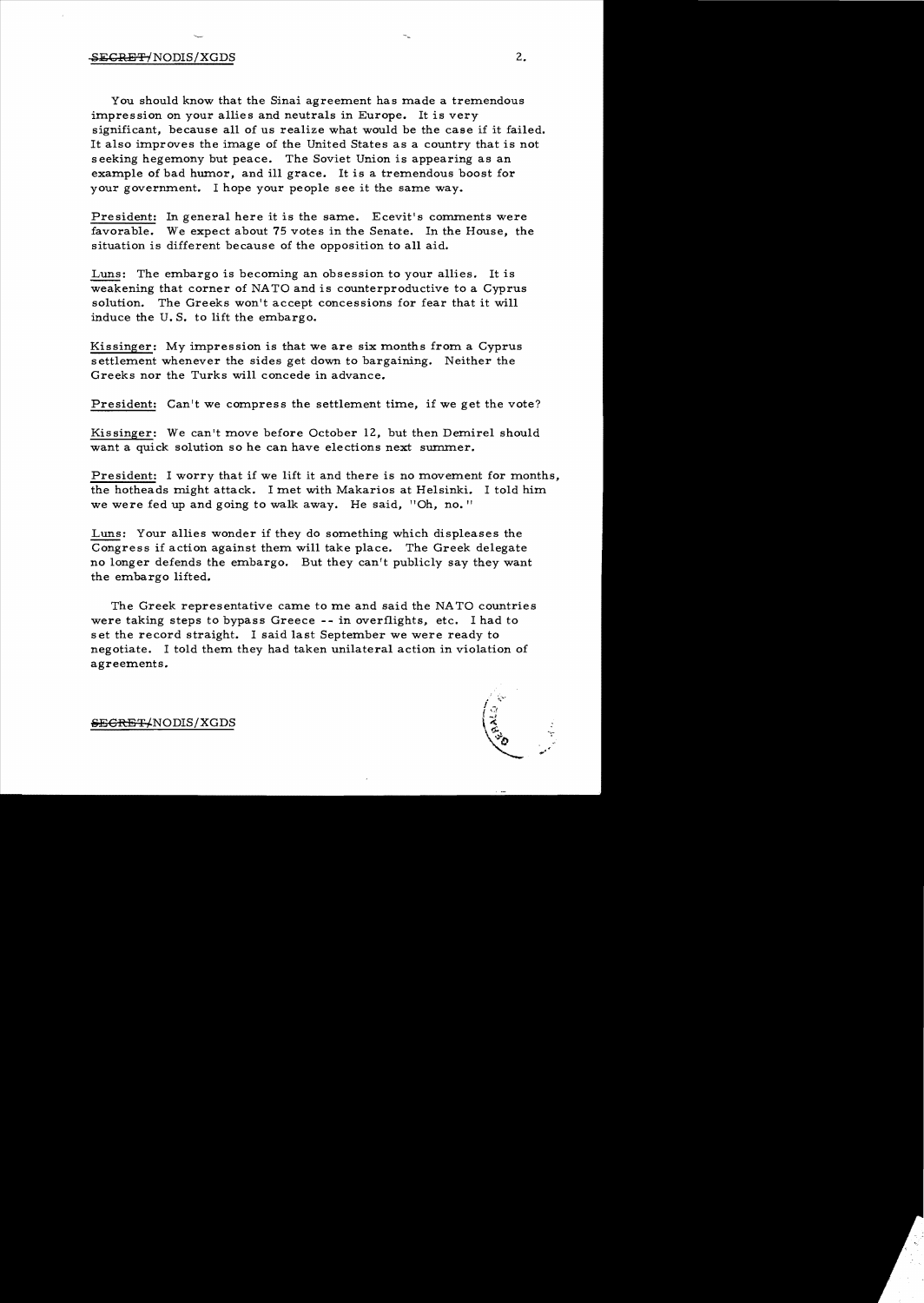## $SESREF/NODIS/XGDS$  3.

President: And a lot of our Greek-American friends forgot how it all started in July 1974 [with the coup in Cyprus launched by the Greek junta].

Kissinger: We didn't want to make a legal finding that Turkey was within its rights, though we could have.

President: I think if we were to vote today, we would win. We will maximize our efforts. When you talk with the people, don't let them off the hook.

Luns: The visit of Nimitz to Germany went swimmingly. Two years ago there would have been riots and demonstrations.

I am extremely happy that on such short notice I could come here, because NATO could not find a way to make itself felt.

Kissinger: The more you can talk on the Hill, the better it is. If the embargo is removed and when the Cyprus negotiations get going, we can make progress on the Aegean.

∕ू<br>दूध∡टू

SEGRET/NODIS/XGDS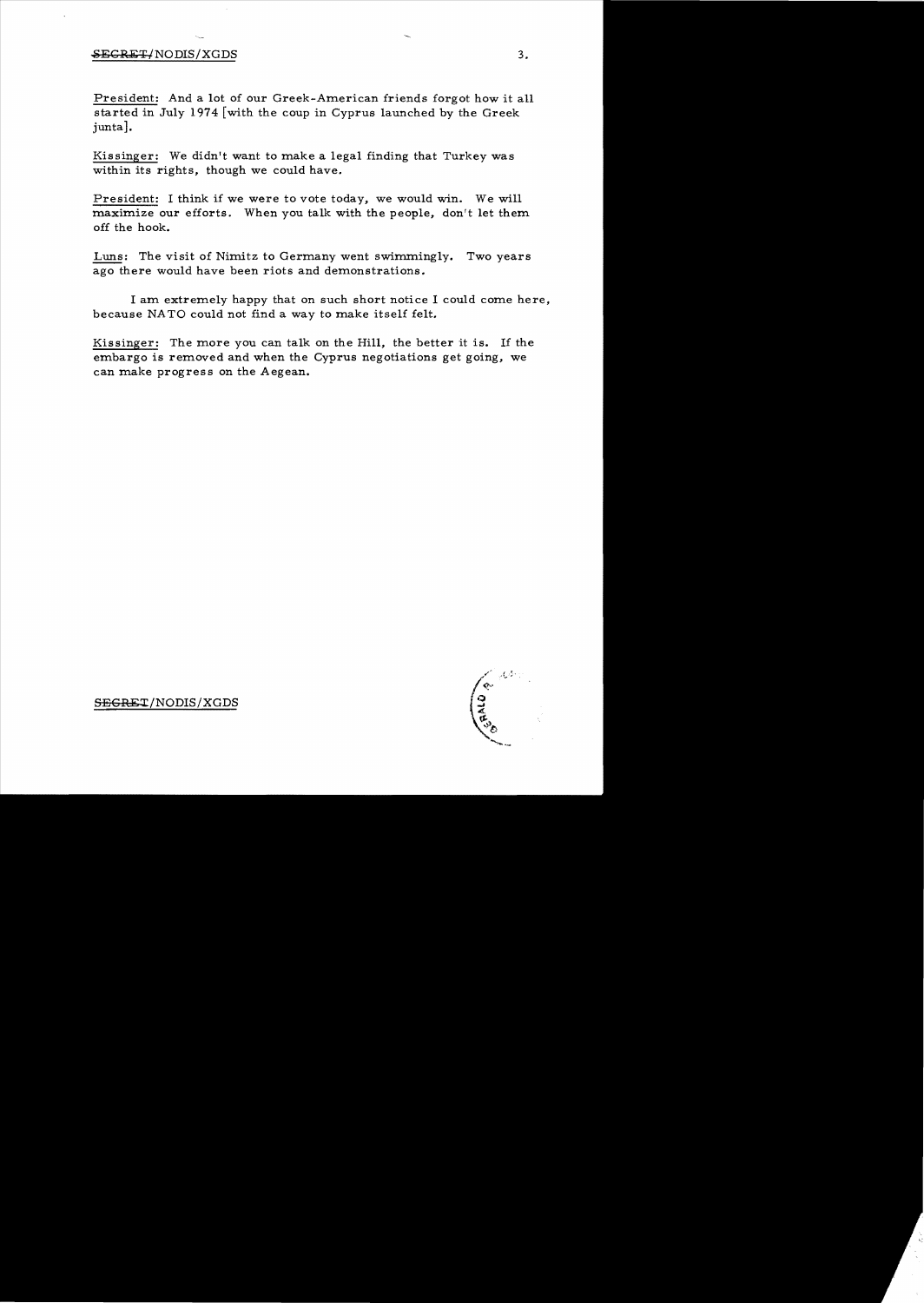verne Compra - Luna 7 Sendel préture. P/ Luns Van Ampin/Brown/K 1 2 cm replement grouped that you would see me. on who short why the scane eminister emmersha<br>Stren per un bird to be beyond on Taid hat me him, young to date, Rhoddes asked metraile Gerhardt tyto geta suk. Detall \* he said K but Umgant Zotloche had ested Joe holding et up. I called Dow & he raid he chunk want it brought up the Nato Partie groy Innelack K Bitty not liming tol Thines. We could get it beforehoud. If they wate on 29 a 30 we for ok let Duitel vil le immergere to de sommething. P gun carril get a unlichter with then are could hold it, or ungle program it wight we dat hus. h Tursks opported une Sulay + I devided to go on Well, You should have a Simin excent hus ende turnados impressor in june Did o convitate me Fun, le mag zig, home Oll wais port would be come of it farked. Other commonly of c US as a southy most earling beginning to place. Sur isoppearing as bad havior, it pace. It is a turnulers look for your part. It ge jun people on Acsonie croy. l'în gevil XII i sans Edit immert formunde. One expectational 75 who in find In House, a sit is ding become of opportuni **DECLASSIFIED** ES CONTROLL E.O. 12958, SEC. 3.5 NSC MEMO, 11/1400, STATE DEFT. GUIDELINES, that Deview 3/10/04<br>BY DA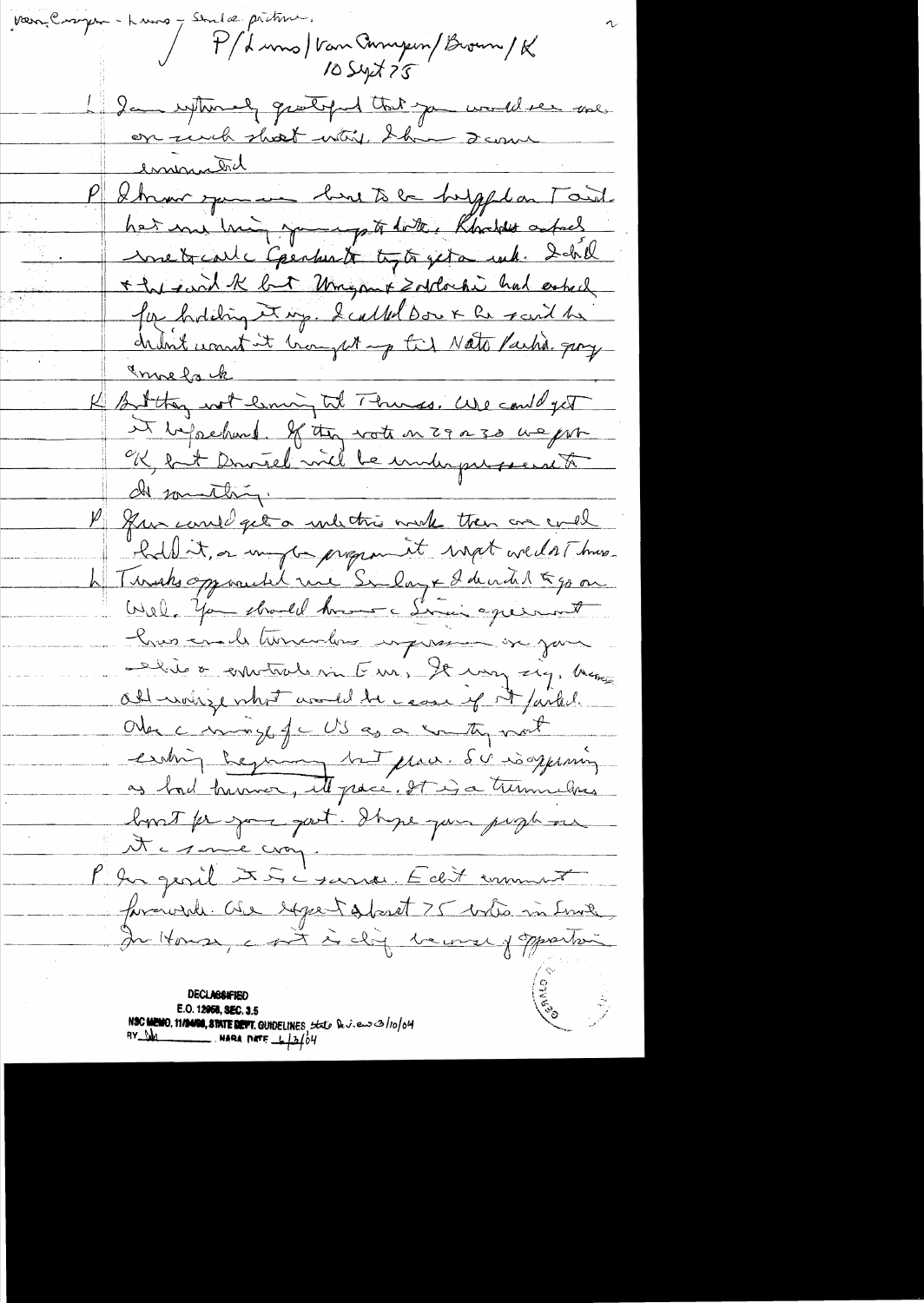to the and L'Ibe unhag is becoming me dessaion to good ertie, It is a cabine, that cannot retire \* in communication to sobution, automat augt concession pa pear it went to les to loft cernburgo. I my representations to your toggers Felthrant islanders center get him to buyant huntin c C a c T well conced in activere M Cont we compress a settlement time, if one get ter K Contenant depou Oct 12, but the Demoisel should want quick bastatic solve can have electrons helt serman. P I was that if we ligt it + has more mod for enanths, the bothands unight attach. I mat au Unkario et Helsonti. Ital hinne were folling & pain to walk away, A er mil oh us" You alive would of try dis for this which elemplerses claim if action agonst your world Tokeplace. Mr Gost delipote no layer dysonds a bindings. But they count purched say they want centargelyted. The Greek up want met peut Nato cho une taking type to by pay burner-in surflyth, etc. I had & cet a unid strong At. Somit last Sept 2 said we seely to myst. I tild the they had taken undulored a then in sodation of agreements.